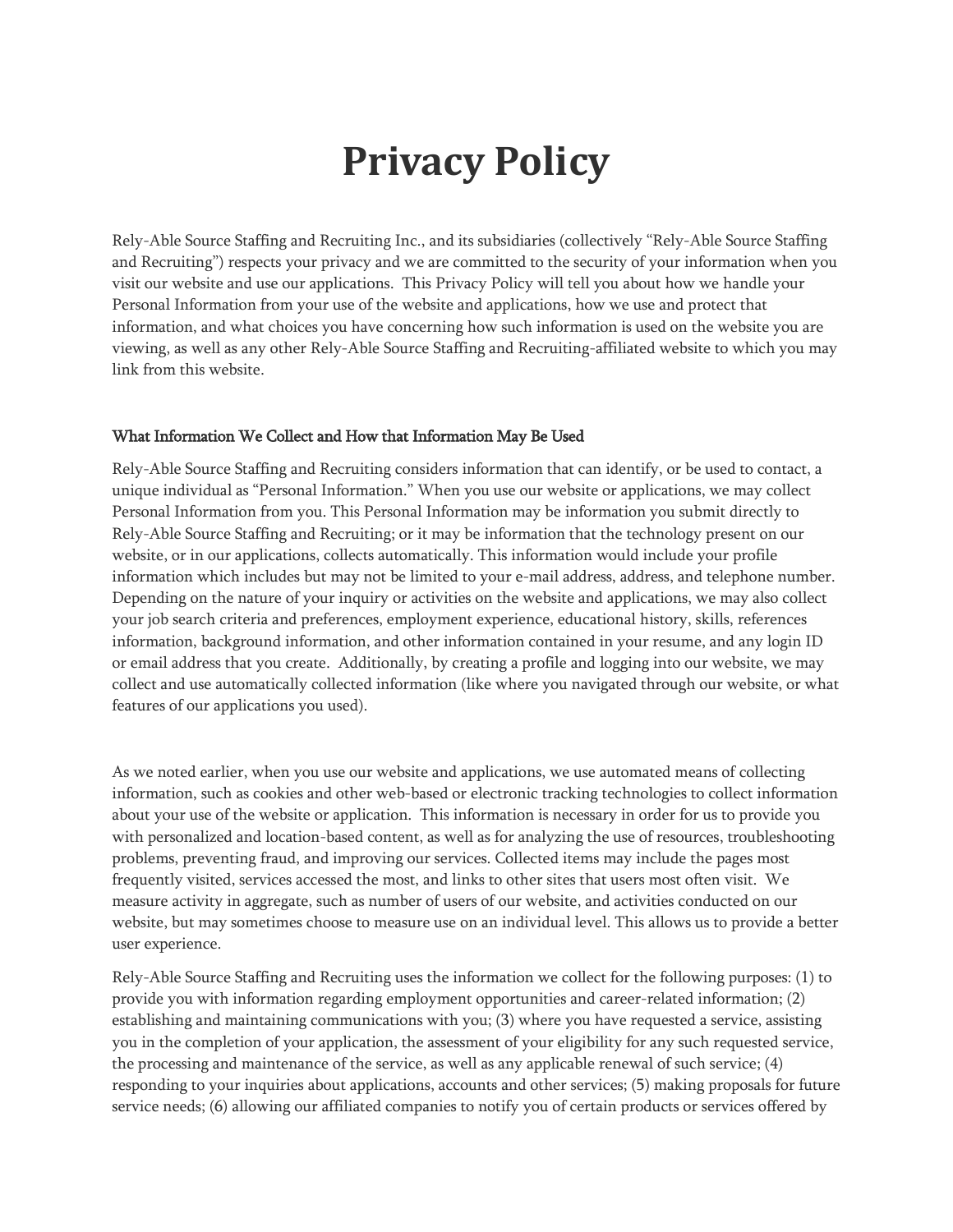our affiliated companies; (7) processing transactions through service providers; (8) complying with applicable legal requirements, court orders, legal proceedings, document requests, and industry standards and our policies; (9) protecting against fraud, suspicious or other illegal activities; (10) protecting the rights of Rely-Able Source Staffing and Recruiting or other third parties; and (11) compiling statistics for analysis of our sites and our business.

This website also uses Google Analytics, a web analytics service provided by Google, Inc. ("Google"). Google Analytics uses cookies to help the website analyze how users use the site. The information generated by the cookie about your use of the website (including your IP address) will be transmitted to and stored by Google on servers in the United States. Google will use this information for the purpose of evaluating your use of the website, compiling reports on website activity, and providing other services relating to website activity and internet usage for Rely-Able Source Staffing and Recruiting and its affiliates. Google may also transfer this information to third parties where required to do so by law, or where such third parties process the information on Google's behalf. Google will not associate your IP address with any other data held by Google. You may refuse the use of cookies by selecting the appropriate settings on your browser, however please note that if you do this you may not be able to use the full functionality of this website. By using this website, you consent to the processing of data about you by Google in the manner and for the purposes set out above.

#### How We May Share Your Information

Rely-Able Source Staffing and Recruiting may disclose your Personal Information: (1) to third parties to perform business functions; (2) to our affiliated entities for the purposes of providing, marketing, or improving our services; (3) to comply with legal requirements, such as a law, regulation, search warrant, subpoena or court order; (4) as part of a business transaction, such as a reorganization, merger, acquisition, bankruptcy, or similar event, or (5) in special cases, such as protecting the rights, property, or safety of Rely-Able Source Staffing and Recruiting, our customers or others.

Rely-Able Source Staffing and Recruiting may share your Personal Information with third parties or Rely-Able Source Staffing and Recruiting customers for employment, recruitment, and placement services, for potential employment opportunities with customers who are seeking employees who have your qualifications, or to a customer with whom you have been placed by Rely-Able Source Staffing and Recruiting, in order to integrate with their employment or application process. Rely-Able Source Staffing and Recruiting may also share your information with third party service providers which are under contract to us, for the provision of the services for which you or one of our clients has contracted. These service providers have agreements with Rely-Able Source Staffing and Recruiting to handle your Personal Information the same way Rely-Able Source Staffing and Recruiting would. For example, Rely-Able Source Staffing and Recruiting uses analytics providers which track your use of the website or application. Rely-Able Source Staffing and Recruiting will only share Personal Information about you that is relevant to our legitimate business purposes or as stated in this Privacy Policy.

Additionally, this website uses the Google AdWords remarketing service to advertise on third party websites (including Google) to previous visitors to our site. It could mean that we advertise to previous visitors who haven't completed a task on our site, for example using the contact form to make an inquiry. This could be in the form of an advertisement on the Google search results page, or a site in the Google Display Network. Third-party vendors, including Google, use cookies to serve ads based on someone's past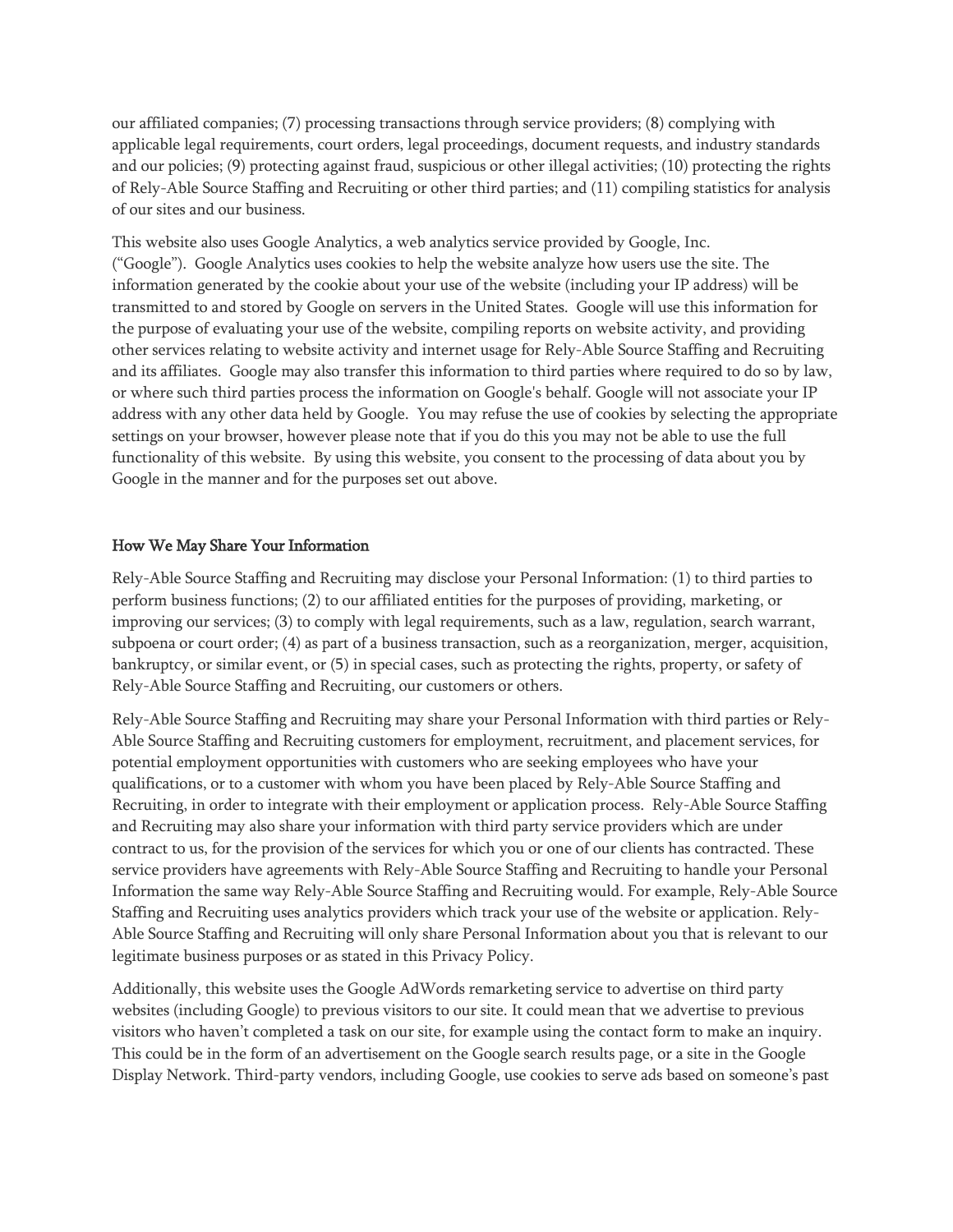visits to the Rely-Able Source Staffing and Recruiting website. Of course, any data collected will be used in accordance with this Privacy Policy and Google's privacy policy.

#### Linked Websites

Rely-Able Source Staffing and Recruiting's website may contain links to third party websites not controlled by Rely-Able Source Staffing and Recruiting and therefore not covered by this Privacy Policy. Any information that you submit, post, or otherwise reveal on these third party sites is governed by the privacy policy of those sites. We recommend that you review the terms and conditions of use and privacy policies in place on such third party websites.

## Protecting Your Information

We want your information to remain as secure as reasonably possible. We regularly monitor industrystandard technical safeguards for securing your Personal Information and review our physical, technical, and organizational security practices to determine how we can prevent the loss, misuse, unauthorized access, alteration, or disclosure of your Personal Information. While we strive to protect your Personal Information, considering the nature of the Internet, and your control over your own access codes, Rely-Able Source Staffing and Recruiting cannot ensure or warrant the security of any information you transmit to us.

# Your Rights and Choices

We may also, from time to time, use your Personal Information to send you messages or marketing materials regarding our services, including employment information and job opportunities that you indicate an interest in when creating a profile. You may receive these messages from Rely-Able Source Staffing and Recruiting via email, phone, direct mail, and other communication means.

We do not, however, want to send you information that you do not wish to receive, and you may opt out of receiving these communications or change your preferences, as indicated below:

- 1. Email Link. Each email we send will contain instructions on how to unsubscribe in the event that you do not wish to receive future informational emails from Rely-Able Source Staffing and Recruiting.
- 2. Direct Request. You can email us directly to request to be removed from the informational email list by sending the request to [EmailAdmin@Rely-Able Source Staffing and Recruiting.com.](mailto:EmailAdmin@Kforce.com)
- 3. Update Profile Online. You can access your profile online via the website, or the application, and change your communication preferences or

unsubscribe from informational emails.

You may choose to refuse cookies, which will restrict our ability to report on individual use - simply refer to your browser's help instructions to learn more about how to manage their use.

The major browsers have attempted to implement the draft "Do Not Track" ("DNT") standard of the World Wide Web Consortium ("W3C") in their latest releases. As this standard has not been finalized, Rely-Able